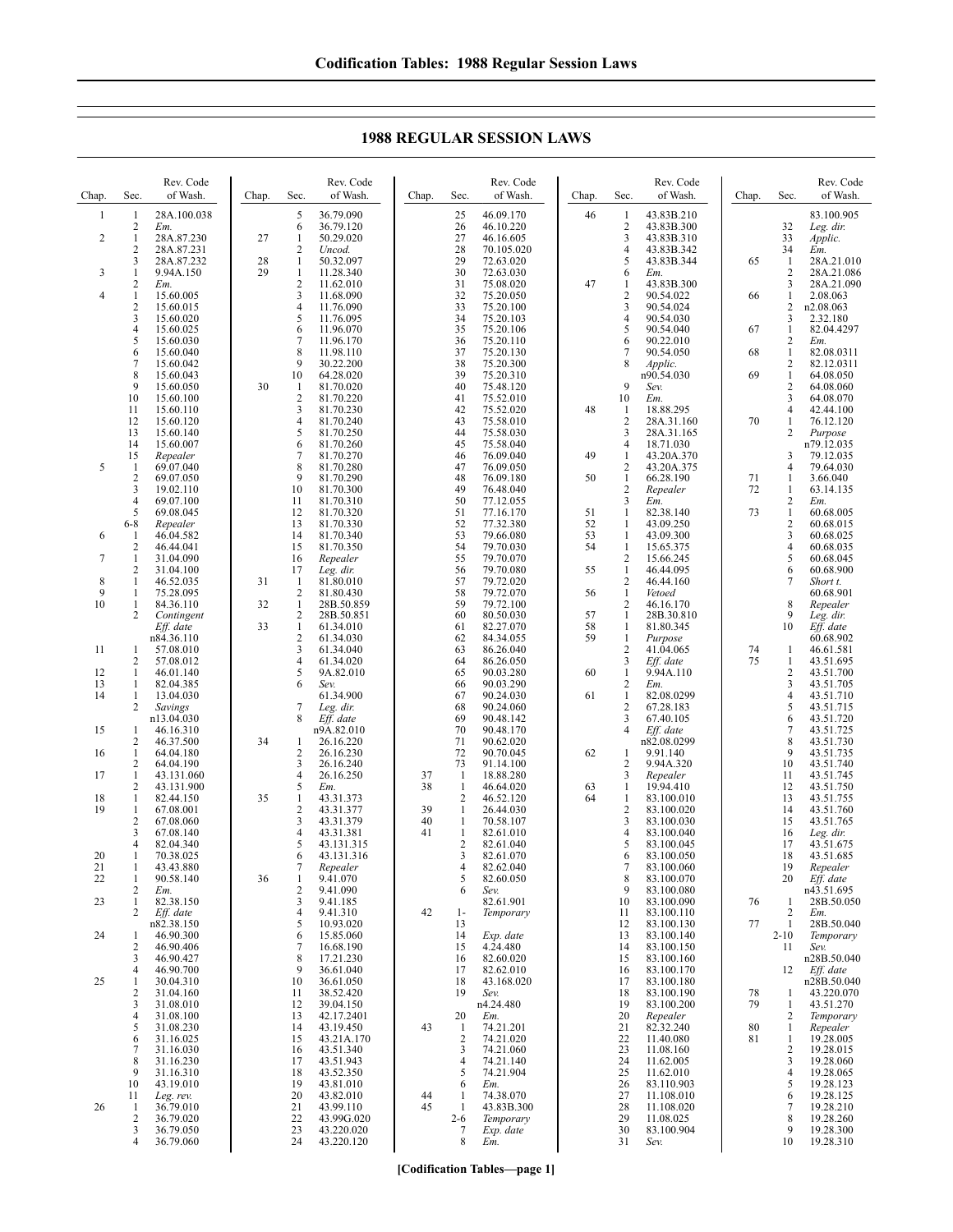| Chap.          | Sec.                                                                                     | Rev. Code<br>of Wash.                                                                                                                                               | Chap.                                | Sec.                                                                                                                                 | Rev. Code<br>of Wash.                                                                                                                                                   | Chap.             | Sec.                                                                  | Rev. Code<br>of Wash.                                                                                                                                                         | Chap.      | Sec.                                                                             | Rev. Code<br>of Wash.                                                                                                                                                              | Chap. | Sec.                                                                             | Rev. Code<br>of Wash.                                                                                                                                                              |
|----------------|------------------------------------------------------------------------------------------|---------------------------------------------------------------------------------------------------------------------------------------------------------------------|--------------------------------------|--------------------------------------------------------------------------------------------------------------------------------------|-------------------------------------------------------------------------------------------------------------------------------------------------------------------------|-------------------|-----------------------------------------------------------------------|-------------------------------------------------------------------------------------------------------------------------------------------------------------------------------|------------|----------------------------------------------------------------------------------|------------------------------------------------------------------------------------------------------------------------------------------------------------------------------------|-------|----------------------------------------------------------------------------------|------------------------------------------------------------------------------------------------------------------------------------------------------------------------------------|
|                | 11<br>12<br>13<br>14<br>15<br>16<br>17<br>18<br>19                                       | 19.28.330<br>19.28.350<br>19.28.530<br>19.28.540<br>19.28.580<br>19.28.620<br>Repealer<br>38.52.040<br>46.48.170                                                    | 95<br>96<br>97                       | -1<br>$\overline{c}$<br>$\mathbf{1}$<br>$\overline{2}$<br>-1<br>$\sqrt{2}$<br>3                                                      | 22.09.055<br>22.09.060<br>82.08.0273<br>Eff. date<br>n82.08.0273<br>28A.70.005<br>Repealer<br>Sev.<br>n28A.70.005                                                       | 110<br>111<br>112 | 28<br>$\mathbf{1}$<br>$\overline{2}$<br>3<br>$\mathbf{1}$<br>$1 - 70$ | Repealer<br>41.56.460<br>41.56.475<br>41.56.495<br>18.73.081<br>Failed to<br>become law<br>by reason<br>of the                                                                |            | 6<br>7<br>8<br>9<br>10<br>11<br>12<br>13<br>14                                   | Leg. dir.<br>28B.102.045<br>28B.106.005<br>28B.106.010<br>28B.106.020<br>28B.106.030<br>28B.106.040<br>28B.106.050<br>28B.106.060                                                  |       | 73<br>74<br>75<br>76<br>77<br>78<br>79<br>80<br>81                               | 90.14.041<br>90.14.061<br>90.14.091<br>90.14.101<br>90.14.111<br>90.16.060<br>90.16.090<br>Vetoed<br>90.22.030                                                                     |
| 82             | 20<br>21<br>22<br>23<br>$\mathbf{1}$<br>$\overline{\mathbf{c}}$<br>3<br>4<br>5<br>6<br>7 | Repealer<br>76.44.020<br>Repealer<br>43.46.045<br>36.68.400<br>36.68.541<br>36.68.550<br>36.68.570<br>36.68.580<br>36.68.600<br>67.20.010                           | 98<br>99<br>100<br>101<br>102<br>103 | $\overline{4}$<br>1<br>1<br>$\overline{2}$<br>1<br>1<br>$\mathbf{1}$<br>1<br>$\sqrt{2}$<br>$\overline{\mathbf{3}}$<br>$\overline{4}$ | Em.<br>47.42.180<br>19.122.030<br>19.122.045<br>47.60.310<br>66.16.080<br>43.78.030<br>82.08.0293<br>82.12.0293<br>Temporary<br>Eff. date                               | 113<br>114        | $\mathbf{1}$<br>2<br>$\mathbf{1}$<br>2<br>3<br>4                      | rejection of<br>1988<br>Initiative<br>No. 97B.<br>18.71A.010<br>18.71A.045<br>Intent<br>n51.32.112<br>51.32.112<br>51.32.114<br>51.32.116                                     | 126<br>127 | 15<br>16<br>17<br>18<br>19<br>20<br>$\mathbf{1}$<br>1<br>$\overline{c}$<br>3     | 28B.106.900<br>28B.106.070<br>28B.106.080<br>28B.106.901<br>Leg. dir.<br>Sev.<br>28B.104.902<br>59.20.190<br>35.63.060<br>35A.80.010<br>43.30.125                                  | 128   | 82<br>83<br>84<br>85<br>86<br>1<br>2<br>3<br>4<br>5<br>6                         | 90.24.050<br>90.40.090<br>Leg. rev.<br>Leg. rev.<br>Repealer<br>11.08.160<br>11.08.220<br>11.08.270<br>17.04.030<br>17.06.030<br>28B.30.310                                        |
| 83             | 8<br>1<br>2<br>3                                                                         | 36.68.555<br>50.20.090<br>n50.20.090<br>Eff. date                                                                                                                   | 104                                  | 1<br>$\overline{2}$<br>3                                                                                                             | n82.08.0293<br>18.71.010<br>18.73.010<br>18.73.030                                                                                                                      |                   | 5<br>6<br>7<br>8                                                      | Temporary<br>Approp.<br>Leg. dir.<br>Em.                                                                                                                                      |            | $\overline{4}$<br>5<br>6<br>7                                                    | 43.30.138<br>43.30.141<br>43.30.145<br>43.21A.355                                                                                                                                  |       | 7<br>8<br>9<br>10                                                                | 36.35.080<br>37.08.220<br>37.08.250<br>43.30.150                                                                                                                                   |
| 84             | 1<br>2<br>3<br>4<br>5                                                                    | n50.20.090<br>n50.16.080<br>50.16.080<br>n50.16.080<br>Sev.<br>n50.16.080<br>Approp.                                                                                | 105<br>106<br>107                    | $\overline{4}$<br>$1 - 3$<br>-1<br>$\mathbf{1}$<br>$\sqrt{2}$<br>3<br>$\overline{4}$                                                 | Em.<br>Temporary<br>70.94.331<br>41.05.900<br>41.05.006<br>41.05.011<br>41.05.021                                                                                       | 115<br>116<br>117 | 1<br>1<br>2<br>$\mathbf{1}$<br>2<br>3                                 | 75.08.245<br>41.32.498<br>Eff. date<br>n41.32.498<br>41.32.820<br>41.32.825<br>Eff. date                                                                                      |            | 8<br>9<br>10<br>11<br>12<br>13<br>14                                             | 43.21A.600<br>43.21A.605<br>43.21A.610<br>43.21A.612<br>43.21A.614<br>43.21A.616<br>43.21A.618                                                                                     |       | 11<br>12<br>13<br>14<br>15<br>16<br>17                                           | 70.77.495<br>76.01.010<br>76.01.040<br>76.01.050<br>76.06.020<br>76.06.030<br>76.06.050                                                                                            |
|                | 6                                                                                        | Eff. date<br>n50.16.080                                                                                                                                             |                                      | 5<br>6                                                                                                                               | 41.05.031<br>Temporary                                                                                                                                                  | 118               | $\mathbf{1}$                                                          | n41.32.820<br>70.39.140                                                                                                                                                       |            | 15<br>16                                                                         | 43.21A.620<br>43.21A.622                                                                                                                                                           |       | 18<br>19                                                                         | 76.06.060<br>76.06.070                                                                                                                                                             |
| 85             | 1<br>2                                                                                   | 12.40.010<br>12.40.120                                                                                                                                              |                                      | 7<br>8                                                                                                                               | 41.05.055<br>41.05.065                                                                                                                                                  | 119               | 2<br>-1                                                               | Em.<br>Findings                                                                                                                                                               |            | 17<br>18                                                                         | 43.21A.624<br>43.21A.626                                                                                                                                                           |       | 20<br>21                                                                         | 76.06.080<br>76.06.090                                                                                                                                                             |
| 86             | 3<br>1<br>$\overline{c}$<br>3<br>4                                                       | 12.40.800<br>61.30.010<br>61.30.020<br>61.30.030<br>61.30.040                                                                                                       |                                      | 9<br>10<br>11<br>12<br>13                                                                                                            | 41.05.075<br>41.05.120<br>41.05.130<br>41.05.140<br>Temporary                                                                                                           |                   | 2<br>3<br>4<br>5                                                      | n43.190.030<br>43.190.030<br>n43.190.030<br>n43.190.030<br>Eff. date                                                                                                          |            | 19<br>20<br>21<br>22<br>23                                                       | 43.21A.628<br>43.21A.632<br>43.21A.634<br>43.21A.638<br>43.21A.642                                                                                                                 |       | 22<br>23<br>24<br>25<br>26                                                       | 76.12.015<br>76.12.020<br>76.12.030<br>76.12.040<br>76.12.045                                                                                                                      |
|                | 5<br>6<br>7<br>8<br>9<br>10<br>11<br>12<br>13<br>14<br>15<br>16                          | 61.30.050<br>61.30.060<br>61.30.070<br>61.30.080<br>61.30.090<br>61.30.100<br>61.30.110<br>61.30.120<br>61.30.130<br>61.30.140<br>61.30.150<br>Applic.<br>61.30.911 |                                      | 14<br>15<br>16<br>17<br>18<br>19<br>20<br>21<br>22<br>23-31<br>32<br>33<br>34                                                        | 41.05.150<br>41.05.160<br>28A.58.420<br>41.04.205<br>41.05.050<br>41.04.230<br>41.40.380<br>47.64.270<br>48.24.010<br>Temporary<br>48.14.027<br>82.04.4331<br>Leg. dir. | 120               | 1<br>2<br>3<br>4<br>5<br>6<br>7<br>8<br>9<br>10<br>11<br>12           | n43.190.030<br>43.04.010<br>43.04.020<br>43.04.030<br>43.04.040<br>43.04.050<br>43.04.060<br>43.04.070<br>43.04.080<br>43.04.090<br>43.04.100<br>Repealer<br>Leg. dir.        |            | 24<br>25<br>26<br>27<br>28<br>29<br>30<br>31<br>32<br>33<br>34<br>35<br>36       | 43.21A.190<br>43.27A.090<br>43.27A.130<br>43.27A.220<br>43.92.010<br>70.95.160<br>70.95.180<br>78.06.030<br>78.40.250<br>79.08.080<br>79.08.100<br>80.04.040<br>82.34.010          |       | 27<br>28<br>29<br>30<br>31<br>32<br>33<br>34<br>35<br>36<br>37<br>38<br>39       | 76.12.070<br>76.12.080<br>76.12.090<br>76.12.100<br>76.12.110<br>76.12.120<br>76.12.140<br>76.12.155<br>76.12.160<br>76.12.170<br>76.14.010<br>76.14.030<br>76.14.040              |
| 87<br>88       | $\mathbf{1}$<br>$\mathbf{1}$                                                             | 26.44.032<br>46.20.021                                                                                                                                              |                                      | 35<br>36                                                                                                                             | Repealer<br>Eff. dates                                                                                                                                                  |                   | 13                                                                    | Sev.<br>43.04.900                                                                                                                                                             |            | 37<br>38                                                                         | 82.34.100<br>85.08.820                                                                                                                                                             |       | 40<br>41                                                                         | 76.14.050<br>76.14.060                                                                                                                                                             |
| 89<br>90       | $\overline{c}$<br>1<br>2<br>$\mathbf{1}$<br>2<br>3<br>4                                  | 46.20.120<br>70.84.100<br>70.84.110<br>8.26.010<br>8.26.020<br>8.26.035<br>8.26.045                                                                                 | 108<br>109                           | 1<br>2<br>3<br>$\overline{4}$<br>5<br>1                                                                                              | 41.05.901<br>37.12.100<br>37.12.110<br>37.12.120<br>37.12.140<br>37.12.150<br>2.10.030                                                                                  | 121<br>122<br>123 | $\mathbf{1}$<br>1<br>2<br>$\mathbf{1}$<br>2<br>3                      | 49.28.065<br>82.38.020<br>82.38.110<br>Finding<br>n80.36.500<br>80.36.500<br>n80.36.500                                                                                       |            | 39<br>40<br>41<br>42<br>43<br>44<br>45                                           | 86.24.030<br>87.03.020<br>87.03.170<br>87.03.185<br>87.03.195<br>87.03.210<br>87.03.495                                                                                            |       | 42<br>43<br>44<br>45<br>46<br>47<br>48                                           | 76.14.070<br>76.14.080<br>76.14.090<br>76.14.100<br>76.14.110<br>76.36.130<br>76.36.140                                                                                            |
|                | 5<br>6<br>7<br>8<br>9<br>10<br>11<br>12<br>13<br>14<br>15<br>16<br>17                    | 8.26.055<br>8.26.065<br>8.26.075<br>8.26.085<br>8.26.095<br>8.26.105<br>8.26.115<br>8.26.180<br>8.26.190<br>8.26.200<br>8.26.205<br>Sev.<br>8.26.901<br>Repealer    |                                      | $\overline{2}$<br>3<br>$\overline{4}$<br>5<br>6<br>$\overline{7}$<br>8<br>9<br>10<br>11<br>12<br>13<br>14<br>15                      | 2.10.040<br>2.10.100<br>2.10.230<br>41.40.540<br>41.40.542<br>2.10.140<br>2.10.144<br>2.10.146<br>2.10.155<br>41.40.690<br>2.14.010<br>2.14.020<br>2.14.030<br>2.14.040 | 124               | 4<br>-1<br>2<br>3<br>4<br>5<br>6<br>7<br>8<br>9<br>10<br>11           | Sev.<br>n80.36.500<br>Intent<br>n27.53.030<br>27.53.030<br>27.53.045<br>27.53.060<br>27.53.100<br>27.53.110<br>27.53.120<br>43.19.1919<br>79.90.565<br>27.53.130<br>27.53.140 |            | 46<br>47<br>48<br>49<br>50<br>51<br>52<br>53<br>54<br>55<br>56<br>57<br>58<br>59 | 87.03.555<br>87.03.670<br>87.03.750<br>87.25.010<br>87.25.020<br>87.25.030<br>87.25.050<br>87.25.070<br>87.25.090<br>87.25.100<br>87.25.120<br>87.25.125<br>87.25.130<br>87.25.140 |       | 49<br>50<br>51<br>52<br>53<br>54<br>55<br>56<br>57<br>58<br>59<br>60<br>61<br>62 | 78.52.020<br>79.01.048<br>79.01.052<br>79.01.068<br>79.01.072<br>79.01.094<br>79.01.152<br>79.01.500<br>79.01.708<br>79.01.712<br>79.08.104<br>79.08.106<br>79.08.108<br>79.24.030 |
| 91<br>92<br>93 | 18<br>19<br>20<br>$\mathbf{1}$<br>2<br>3<br>4<br>1<br>2<br>1<br>$\overline{c}$           | Leg. dir.<br>n8.26.010<br>Em.<br>80.36.510<br>80.36.520<br>80.36.530<br>Leg. dir.<br>39.42.120<br>Em.<br>43.155.065<br>43.155.060                                   |                                      | 16<br>17<br>18<br>19<br>20<br>21<br>22<br>23<br>24<br>25<br>26                                                                       | 2.14.050<br>2.14.060<br>2.14.070<br>2.14.080<br>2.14.090<br>2.14.100<br>2.14.110<br>2.56.030<br>41.04.445<br>41.40.120<br>Leg. dir.                                     | 125               | 12<br>13<br>14<br>15<br>16<br>-1<br>2<br>3                            | 27.53.150<br>Applic.<br>n27.53.030<br>Sev.<br>27.53.901<br>Leg. dir.<br>Em.<br>Finding<br>n28B.10.878<br>28B.10.878<br>28B.10.870                                             |            | 60<br>61<br>62<br>63<br>64<br>65<br>66<br>67<br>68<br>69<br>70                   | 87.48.020<br>87.48.040<br>87.53.150<br>87.56.010<br>87.64.040<br>87.64.060<br>87.80.050<br>87.84.010<br>87.84.060<br>87.84.061<br>89.30.055                                        |       | 63<br>64<br>65<br>66<br>67<br>68<br>69<br>70<br>71<br>72<br>73                   | 79.28.010<br>79.28.020<br>79.36.290<br>79.40.070<br>79.60.010<br>79.60.020<br>79.60.030<br>79.60.040<br>79.60.050<br>79.60.060<br>79.60.080                                        |
| 94             | 3<br>1                                                                                   | 43.155.070<br>7.72.030                                                                                                                                              |                                      | 27                                                                                                                                   | Eff. date<br>n2.10.030                                                                                                                                                  |                   | 4<br>5                                                                | n28B.10.866<br>Approp.                                                                                                                                                        |            | 71<br>72                                                                         | 89.30.058<br>89.30.070                                                                                                                                                             |       | 74<br>75                                                                         | 79.60.090<br>89.12.150                                                                                                                                                             |

**[Codification Tables—page 2]**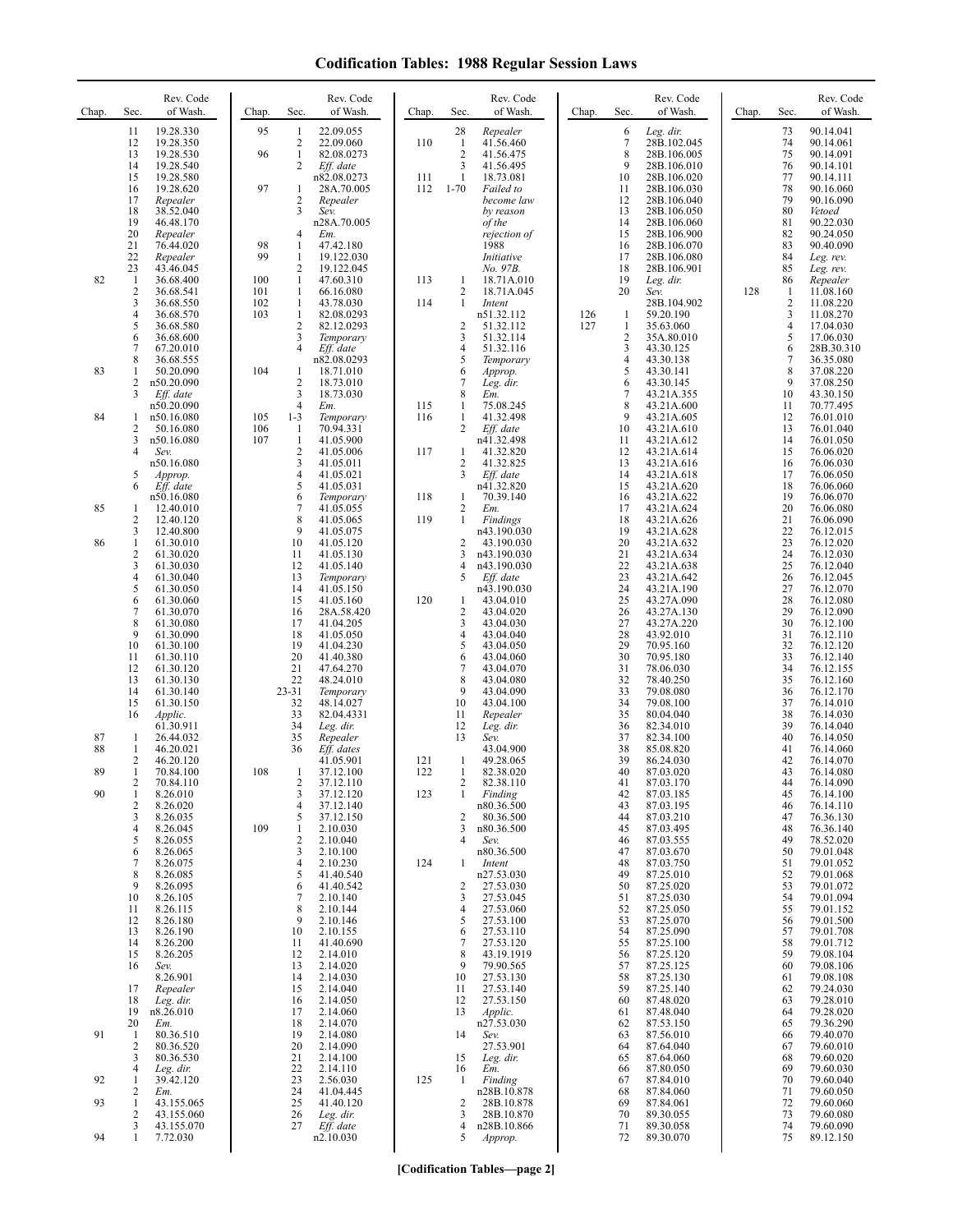| Chap.      | Sec.                           | Rev. Code<br>of Wash.   | Chap. | Sec.                         | Rev. Code<br>of Wash.    | Chap. | Sec.                           | Rev. Code<br>of Wash.    | Chap. | Sec.                                    | Rev. Code<br>of Wash.   | Chap. | Sec.                  | Rev. Code<br>of Wash.      |
|------------|--------------------------------|-------------------------|-------|------------------------------|--------------------------|-------|--------------------------------|--------------------------|-------|-----------------------------------------|-------------------------|-------|-----------------------|----------------------------|
|            | 76<br>77                       | 90.58.170<br>Leg. rev.  | 144   | 1<br>2                       | 4.16.340<br>4.16.350     |       | 5<br>6                         | 9.94A.207<br>72.09.310   |       | 4<br>5                                  | 57.40.135<br>56.02.060  |       | $\overline{c}$<br>3   | 28A.05.070<br>28A.70.005   |
| 129        | $\mathbf{1}$                   | 8.24.015                |       | 3                            | Applic.                  |       | 7                              | 72.09.020                |       | 6                                       | 56.02.070               |       | $\overline{4}$        | 28B.80.350                 |
|            | $\overline{2}$<br>3            | 8.24.025<br>8.24.030    | 145   | 1                            | n4.16.340<br>9A.44.010   |       | 8<br>9                         | 9.94A.175<br>9.94A.170   |       | 7<br>8                                  | 57.02.040<br>56.02.080  | 173   | 1<br>$\boldsymbol{2}$ | 48.20.520<br>48.21.300     |
| 130        | 1<br>$\overline{c}$            | 43.33A.110<br>Temporary |       | $\overline{\mathbf{c}}$<br>3 | 9A.44.073<br>9A.44.076   |       | 10<br>11                       | 72.09.320<br>9.94A.200   |       | 9<br>10                                 | 57.06.180<br>56.16.135  |       | 3<br>$\overline{4}$   | 48.44.440<br>48.46.510     |
|            | 3                              | Approp.                 |       | 4                            | 9A.44.079                |       | 12                             | 9.94A.360                |       | 11                                      | 57.20.135               |       | 5                     | Em.                        |
| 131<br>132 | 1<br>$\mathbf{1}$              | 84.36.815<br>63.32.010  |       | 5<br>6                       | 9A.44.083<br>9A.44.086   |       | 13<br>14                       | Vetoed<br>Temporary      |       | 12<br>13                                | n57.20.135<br>56.24.070 | 174   | 1                     | Findings<br>n28A.34A.020   |
|            | $\overline{2}$<br>3            | 63.32.020<br>63.40.010  |       | 7<br>8                       | 9A.44.089<br>9A.44.093   |       | 15                             | Applic.<br>n9.94A.030    |       | 14<br>15                                | 57.24.010<br>Em.        |       | 2<br>3                | 28A.34A.020<br>28A.34A.030 |
|            | 4                              | 63.40.020               |       | 9                            | 9A.44.096                |       | 16                             | Eff. date                | 163   | $\mathbf{1}$                            | 74.50.010               |       | 4                     | 28A.34A.040                |
| 133<br>134 | 1<br>1                         | 90.24.066<br>87.06.010  |       | 10<br>11                     | 9A.44.100<br>9.94A.030   | 154   | $\mathbf{1}$                   | n9.94A.030<br>Vetoed     |       | $\overline{2}$<br>3                     | 74.50.030<br>74.50.050  |       | 5<br>6                | 28A.34A.050<br>28A.34A.060 |
|            | $\overline{2}$<br>3            | 87.06.020<br>87.06.030  |       | 12<br>13                     | 9.94A.320<br>9.94A.440   |       | $\overline{2}$<br>3            | 9.94A.030<br>9.94A.120   |       | $\overline{4}$<br>5,6                   | 74.50.060<br>Temporary  |       | 7<br>8                | 28A.34A.070<br>28A.34A.080 |
|            | 4<br>5                         | 87.06.040               |       | 14<br>15                     | 9A.04.080                |       | $\overline{4}$<br>5            | 9.94A.180<br>9.94A.190   | 164   | 7<br>$\mathbf{1}$                       | Em.                     |       | 9<br>10               | 28A.34A.110                |
|            | 6                              | 87.06.050<br>87.06.060  |       | 16                           | 9A.46.060<br>9A.88.030   | 155   | $\mathbf{1}$                   | Vetoed                   |       | $\overline{2}$                          | 41.26.110<br>41.16.020  |       | 11                    | Em.<br>Sev.                |
|            | 7<br>8                         | 87.06.070<br>87.06.080  |       | 17<br>18                     | 13.40.020<br>13.40.110   |       | $\overline{2}$<br>3            | 9.94A.200<br>9.94A.380   | 165   | 3<br>$\mathbf{1}$                       | 41.20.010<br>Temporary  | 175   | 1                     | 28A.34A.908<br>43.19.537   |
|            | 9<br>10                        | 87.06.090<br>87.06.100  |       | 19<br>20                     | 70.125.030<br>9A.44.030  | 156   | $\overline{4}$<br>1,2          | 7.68.240                 | 166   | $\overline{\mathbf{c}}$<br>$\mathbf{1}$ | Em.<br>80.28.074        |       | 2<br>3                | 43.19.538<br>70.95.600     |
|            | 11                             | 87.06.110               |       | 21                           | Uncod.                   | 157   | $\mathbf{1}$                   | Temporary<br>9.94A.030   |       | $\overline{c}$                          | 80.28.075               |       | $\overline{4}$        | Eff. date                  |
|            | 12<br>13                       | 87.06.120<br>87.03.270  |       | 22<br>23                     | 9A.44.903<br>Leg. dir.   |       | $\overline{2}$<br>3            | 9.94A.060<br>9.94A.360   |       | 3<br>4                                  | Leg. dir.<br>Em.        | 176   | -1                    | n43.19.538<br>71A.10.010   |
|            | 14<br>15                       | 87.03.271<br>Repealer   |       | 24<br>25                     | Repealer<br>Savings      |       | $\overline{4}$<br>5            | 9.94A.380<br>9.94A.400   | 167   | $\mathbf{1}$<br>2                       | 47.26.121<br>47.26.084  |       | 101<br>102            | 71A.10.015<br>71A.10.020   |
|            | 16                             | Leg. dir.               |       |                              | n9A.44.010               |       | 6                              | Repealer                 |       | 3                                       | 47.26.265               |       | 103                   | 71A.10.030                 |
| 135        | $\mathbf{1}$<br>$\overline{c}$ | 47.12.063<br>Repealer   |       | 26                           | Eff. date<br>n9A.44.010  |       | 7                              | Applic.<br>n9.94A.030    |       | 4<br>5                                  | Temporary<br>47.26.163  |       | 104<br>105            | 71A.10.040<br>71A.10.050   |
| 136        | $\mathbf{1}$<br>$\overline{2}$ | 79.01.200<br>79.01.132  | 146   | 1<br>$\overline{2}$          | 9A.44.050<br>9A.44.100   | 158   | $\mathbf{1}$<br>$\sqrt{2}$     | 9A.04.110<br>9A.36.021   |       | 6<br>7                                  | 35.77.010<br>36.79.110  |       | 106<br>107            | 71A.10.060<br>71A.10.070   |
|            | 3                              | 79.01.184               |       | 3                            | 9A.44.010                |       | 3                              | 9A.36.031                |       | 8                                       | 36.81.121               |       | 201                   | 71A.12.010                 |
| 137        | $\mathbf{1}$<br>$\sqrt{2}$     | Temporary<br>Approp.    |       | $\overline{4}$<br>5          | 9A.88.110<br>Sev.        |       | $\overline{4}$                 | Eff. date<br>n9A.04.110  |       | 9<br>10                                 | 43.03.028<br>44.40.070  |       | 202<br>203            | 71A.12.020<br>71A.12.030   |
| 138        | 3<br>$\mathbf{1}$              | Em.<br>81.80.395        |       | 6                            | n9A.44.050<br>Eff. dates | 159   | 1<br>2                         | 19.105.300<br>19.105.310 |       | 11<br>12                                | 47.01.031<br>47.01.240  |       | 204<br>205            | 71A.12.040<br>71A.12.050   |
| 139        | 2<br>$\mathbf{1}$              | Em.<br>18.27.040        | 147   | 1                            | n9A.44.050<br>69.43.010  |       | 3<br>$\overline{4}$            | 19.105.320<br>19.105.325 |       | 13<br>14                                | 47.26.080<br>47.26.090  |       | 206<br>207            | 71A.12.060<br>71A.12.070   |
| 140        | $\mathbf{1}$                   | 51.12.130               |       | $\overline{\mathbf{c}}$      | 69.43.020                |       | 5                              | 19.105.330               |       | 15                                      | 47.26.130               |       | 208                   | 71A.12.080                 |
| 141        | $\mathbf{1}$<br>$\overline{2}$ | 7.48.052<br>7.48A.010   |       | 3<br>4                       | 69.43.030<br>69.43.040   |       | 6<br>7                         | 19.105.333<br>19.105.336 |       | 16<br>17                                | 47.26.140<br>47.26.150  |       | 209<br>210            | 71A.12.090<br>71A.12.100   |
|            | 3<br>4                         | 7.48A.020<br>7.43.010   |       | 5<br>6                       | 69.43.050<br>69.43.060   |       | 8<br>9                         | 19.105.340<br>19.105.345 |       | 18<br>19                                | 47.26.160<br>47.26.170  |       | 211<br>212            | 71A.12.110<br>71A.12.120   |
|            | 5                              | 7.43.020                |       | $\overline{7}$               | 69.43.070                |       | 10                             | 19.105.350               |       | 20                                      | 47.26.180               |       | 213                   | 71A.12.130                 |
|            | 6<br>7                         | 7.43.030<br>7.43.040    |       | 8<br>9                       | 69.43.080<br>69.43.090   |       | 11<br>12                       | 19.105.360<br>19.105.365 |       | 21<br>22                                | 47.26.185<br>47.26.190  |       | 214<br>215            | 71A.12.140<br>71A.12.150   |
|            | 8<br>9                         | 7.43.050<br>7.43.060    |       | 10<br>11                     | 69.43.100<br>Leg. dir.   |       | 13<br>14                       | 19.105.370<br>19.105.380 |       | 23<br>24                                | 47.26.220<br>47.26.230  |       | 301<br>302            | 71A.14.010<br>71A.14.020   |
|            | 10                             | 7.43.070                |       | 12                           | Em.                      |       | 15                             | 19.105.390               |       | 25                                      | 47.26.240               |       | 303                   | 71A.14.030                 |
|            | 11<br>12                       | 7.43.080<br>7.43.090    | 148   | 1<br>$\overline{c}$          | n13.40.265<br>13.40.265  |       | 16<br>17                       | 19.105.400<br>19.105.405 |       | 26<br>27                                | 47.26.260<br>47.26.270  |       | 304<br>305            | 71A.14.040<br>71A.14.050   |
|            | 13<br>14                       | 7.43.100<br>7.43.110    |       | 3<br>4                       | 66.44.365<br>69.41.065   |       | 18<br>19                       | 19.105.411<br>19.105.420 |       | 28<br>29                                | 47.26.305<br>47.26.310  |       | 306<br>307            | 71A.14.060<br>71A.14.070   |
|            | 15<br>16                       | 7.43.120                |       | 5<br>6                       | 69.50.420<br>69.52.070   |       | 20<br>21                       | 19.105.430<br>19.105.440 |       | 30<br>31                                | 47.26.4254<br>47.26.430 |       | 308<br>309            | 71A.14.080                 |
|            | 17                             | 7.43.130<br>Leg. dir.   |       | 7                            | 46.20.265                |       | 22                             | 19.105.450               |       | 32                                      | 47.26.440               |       | 310                   | 71A.14.090<br>71A.14.100   |
|            | 18                             | Sev.<br>7.43.900        |       | 8<br>9                       | 46.04.480<br>46.20.311   |       | 23<br>24                       | 19.105.470<br>19.105.480 |       | 33<br>34                                | 47.26.450<br>Repealer   |       | 311<br>401            | 71A.14.110<br>71A.16.010   |
| 142        | 19<br>1                        | Em.<br>26.44.020        |       | 10                           | Sev.<br>n13.40.265       |       | 25<br>26                       | 19.105.510<br>19.105.520 |       | 35<br>36                                | n47.26.121<br>Savings   |       | 402<br>403            | 71A.16.020<br>71A.16.030   |
|            | $\overline{2}$                 | 26.44.030               | 149   | 1                            | 72.09.240                |       | 27                             | 19.105.530               |       |                                         | n47.26.121              |       | 404                   | 71A.16.040                 |
| 143        | 3<br>1                         | 26.44.060<br>72.01.050  | 150   | 2<br>1                       | Repealer<br>Findings     |       | 28<br>29                       | Repealer<br>Eff. date    |       | 37                                      | Sev.<br>n47.26.121      |       | 405<br>501            | 71A.16.050<br>71A.18.010   |
|            | $\overline{c}$<br>3            | 72.02.045<br>72.02.055  |       | 2                            | n59.18.130<br>59.18.130  | 160   | -1                             | n19.105.336<br>66.44.350 | 168   | 1<br>$\overline{c}$                     | 35.22.288<br>35.23.310  |       | 601<br>602            | 71A.18.020<br>71A.18.030   |
|            | $\overline{4}$<br>5            | 72.02.180<br>72.02.100  |       | 3<br>4                       | 59.18.390<br>59.18.400   | 161   | $\mathbf{1}$<br>$\overline{c}$ | 51.32.060<br>51.32.050   |       | 3<br>4                                  | 35.23.352<br>35.24.220  |       | 603<br>604            | 71A.18.040<br>71A.18.050   |
|            | 6                              | 72.02.110               |       | 5                            | 59.20.080                |       | 3                              | 51.32.090                |       | 5                                       | 35.27.300               |       | 701                   | 71A.20.010                 |
|            | 7<br>8                         | 72.02.200<br>72.02.210  |       | 6<br>7                       | 59.20.140<br>59.18.180   |       | $\overline{4}$<br>5            | 51.32.090<br>51.32.180   |       | 6<br>7                                  | 35.30.018<br>35A.12.160 |       | 702<br>703            | 71A.20.020<br>71A.20.030   |
|            | 9<br>10                        | 72.02.015<br>72.02.220  |       | 8<br>9                       | 69.41.062<br>69.50.510   |       | 6<br>7                         | 51.32.080<br>51.32.075   |       | 8<br>9                                  | 36.32.120<br>35.63.065  |       | 704<br>705            | 71A.20.040<br>71A.20.050   |
|            | 11                             | 72.02.230               |       | 10                           | 69.52.045                |       | 8                              | 51.44.080                |       | 10                                      | 35A.63.152              |       | 706                   | 71A.20.060                 |
|            | 12<br>13                       | 72.02.240<br>72.02.260  |       | 11<br>12                     | 59.18.075<br>59.20.155   |       | 9<br>10                        | 51.32.095<br>51.32.250   |       | 11<br>12                                | 36.70.315<br>58.17.092  |       | 707<br>708            | 71A.20.070<br>71A.20.080   |
|            | 14<br>15                       | 72.02.190<br>Leg. rev.  |       | 13<br>14                     | 69.53.010<br>69.53.020   |       | 11<br>12                       | 51.32.160<br>51.08.178   | 169   | -1<br>$\overline{\mathbf{c}}$           | 3.46.120<br>3.50.100    |       | 709<br>710            | 71A.20.090<br>71A.20.100   |
|            | $16-20$                        | Repealer                |       | 15                           | Sev.                     |       | 13<br>14                       | 51.32.055                |       | 3                                       | 3.62.020                |       | 711                   | 71A.20.110                 |
|            | 21<br>22                       | 9.94A.120<br>Vetoed     | 151   | 1                            | n59.18.130<br>9A.36.100  |       | 15                             | Temporary<br>n51.32.050  |       | 4<br>5                                  | 3.62.040<br>10.82.070   |       | 712<br>713            | 71A.20.120<br>71A.20.130   |
|            | 23<br>24                       | 9.94A.383<br>9.94A.400  | 152   | 1<br>$\overline{c}$          | 10.98.130<br>Em.         |       | 16<br>17                       | 51.08.142<br>Eff. dates  | 170   | 6<br>1                                  | 35.20.220<br>Purpose    |       | 714<br>715            | 71A.20.140<br>71A.20.150   |
|            | 25                             | Applic.<br>n9.94A.120   | 153   | 1<br>$\overline{c}$          | 9.94A.030<br>9.94A.120   | 162   | $\mathbf{1}$                   | n51.32.050<br>56.08.090  | 171   | 2<br>1,2                                | 74.12.245<br>Temporary  |       | 716<br>801            | 71A.20.800<br>71A.22.010   |
|            | 26                             | Em.                     |       | 3                            | 9.94A.150                |       | $\sqrt{2}$                     | 57.08.016                |       | 3                                       | Exp. date               |       | 802                   | 71A.22.020                 |
|            | 27                             | Em.                     |       | 4                            | 9.94A.205                |       | 3                              | 56.36.045                | 172   | 1                                       | 28A.05.060              |       | 803                   | 71A.22.030                 |

**[Codification Tables—page 3]**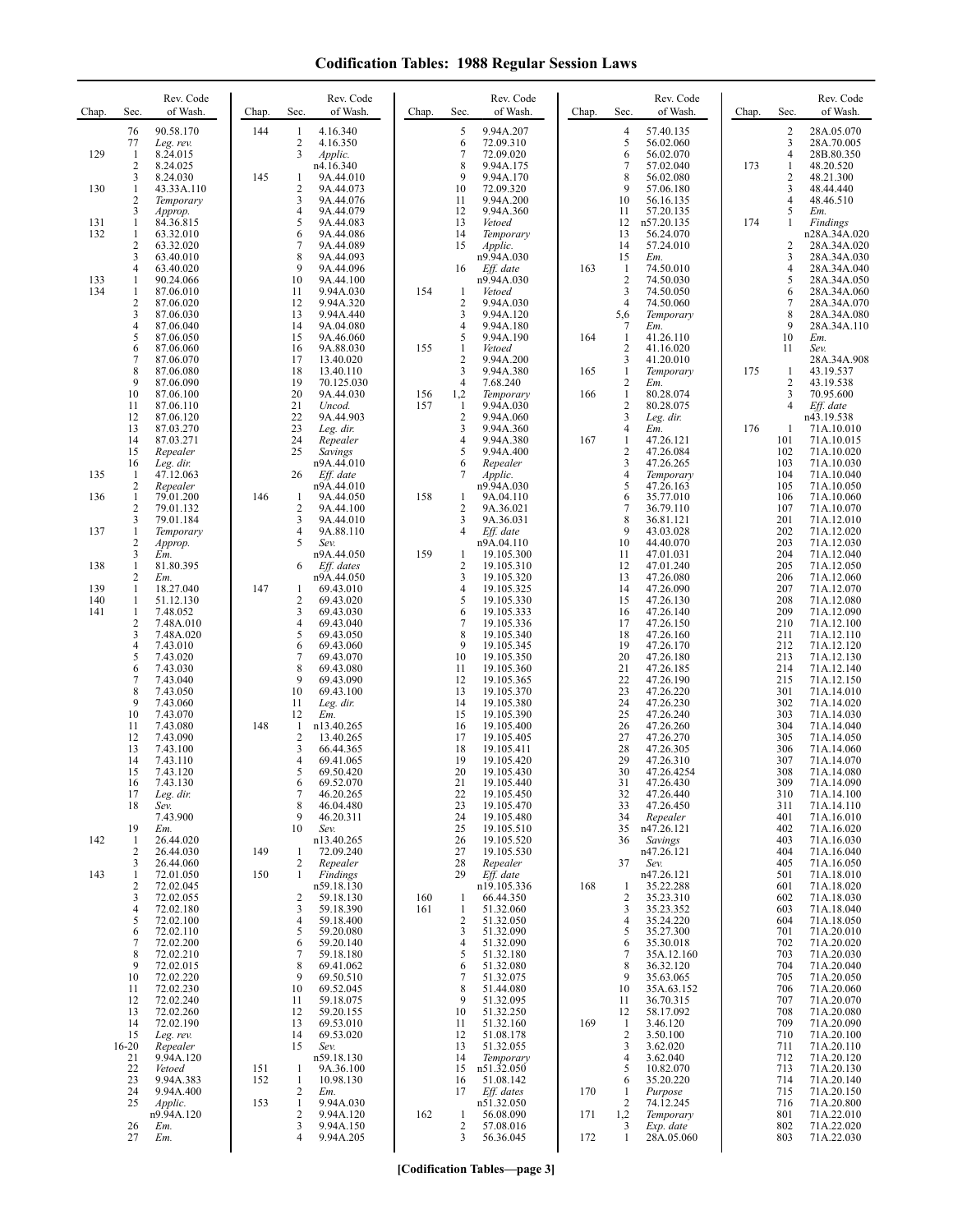| Chap.<br>Sec.                                                             | Rev. Code<br>of Wash.                                                            | Chap.<br>Sec.                                | Rev. Code<br>of Wash.                                                                                                                | Chap.      | Sec.                             | Rev. Code<br>of Wash.                                                        | Chap.      | Sec.                                                            | Rev. Code<br>of Wash.                                                         | Chap.             | Sec.                                                                | Rev. Code<br>of Wash.                                                      |
|---------------------------------------------------------------------------|----------------------------------------------------------------------------------|----------------------------------------------|--------------------------------------------------------------------------------------------------------------------------------------|------------|----------------------------------|------------------------------------------------------------------------------|------------|-----------------------------------------------------------------|-------------------------------------------------------------------------------|-------------------|---------------------------------------------------------------------|----------------------------------------------------------------------------|
| 804<br>805<br>806<br>901<br>902                                           | 71A.22.040<br>71A.22.050<br>71A.22.060<br>13.34.030<br>43.20B.410                |                                              | 4<br>43.131.360<br>5<br>43.131.361<br>6<br>43.131.362<br>7<br>43.168.031<br>8<br>Repealer                                            | 201<br>202 | 3<br>4<br>1<br>2<br>$\mathbf{1}$ | 66.24.500<br>66.24.015<br>13.34.080<br>13.34.180<br>2.24.050                 |            | 86<br>87<br>88<br>89<br>90                                      | 87.03.760<br>87.03.765<br>87.22.090<br>87.56.225<br>88.32.090                 | 208<br>209        | 6<br>7<br>1<br>1<br>2                                               | Approp.<br>Em.<br>74.46.360<br>79.12.015<br>79.12.025                      |
| 903<br>904<br>905<br>906<br>907<br>908                                    | 43.20B.420<br>43.20B.425<br>43.20B.430<br>43.20B.440<br>43.20B.445<br>43.20B.455 | 10<br>$11 - 13$<br>14<br>15<br>16            | 9<br>43.131.363<br>43.131.364<br>Repealer<br>43.131.365<br>43.131.366<br>Repealer                                                    |            | 2<br>3<br>4<br>5<br>6<br>7       | 4.32.250<br>4.92.030<br>7.16.350<br>7.20.140<br>8.04.070<br>8.04.130         |            | 91<br>92<br>93<br>94<br>95<br>96                                | 90.03.200<br>90.03.210<br>90.24.070<br>91.08.250<br>91.08.580<br>Repealer     | 210               | 3<br>4<br>1<br>$\overline{c}$<br>3                                  | Leg. dir.<br>Approp.<br>28B.80.245<br>28B.80.246<br>Applic.<br>n28B.80.245 |
| 909<br>910<br>911<br>912<br>913                                           | 43.51.055<br>71.20.110<br>71.28.010<br>74.15.020<br>74.20A.030                   | 17<br>18<br>19<br>187<br>$\mathbf{1}$        | 43.63A.230<br>Eff. date<br>n43.63A.230<br>Repealer<br>28A.57.322                                                                     |            | 8<br>9<br>10<br>11<br>12         | 8.04.150<br>8.08.080<br>8.12.200<br>8.12.530<br>8.16.130                     | 203<br>204 | 97<br>1<br>$\overline{c}$<br>$\mathbf{1}$                       | Sev.<br>n2.24.050<br>26.33.170<br>13.34.210<br>19.27A.030                     | 211               | $\overline{4}$<br>1,2<br>3<br>4<br>5                                | 28A.58.822<br>Temporary<br>18.78.072<br>18.78.050<br>18.88.150             |
| 914<br>915<br>1001<br>1002<br>1003                                        | 77.32.230<br>82.04.385<br>71A.10.902<br>71A.10.805<br>Sev.<br>71A.10.900         | 188                                          | 2<br>28A.60.010<br>$\mathbf{1}$<br>n2.36.010<br>2<br>2.36.010<br>3<br>2.36.050<br>4<br>2.36.055<br>5<br>2.36.063                     |            | 13<br>14<br>15<br>16<br>17<br>18 | 8.20.100<br>8.20.120<br>9.95.060<br>10.77.230<br>10.95.150<br>11.52.016      | 205        | 2<br>$\mathbf{1}$<br>$\overline{2}$<br>3<br>$\overline{4}$<br>5 | 19.27A.040<br>18.85.165<br>18.85.040<br>18.85.095<br>18.85.215<br>18.85.230   |                   | 6,7<br>8<br>9<br>10<br>11<br>12                                     | Vetoed<br>18.88.080<br>18.88.190<br>18.88.200<br>18.88.220<br>18.78.225    |
| 1004<br>1005-1007<br>1008                                                 | Saving<br>n71A.10.901<br>Repealer<br>Applic.<br>71A.10.800                       | 10                                           | 6<br>2.36.065<br>7<br>2.36.070<br>8<br>2.36.093<br>9<br>2.36.095<br>2.36.100                                                         |            | 19<br>20<br>21<br>22<br>23       | 11.96.160<br>11.110.110<br>17.04.230<br>17.16.110<br>19.77.100               | 206        | 6<br>$\overline{7}$<br>8<br>101<br>201                          | 18.85.240<br>18.85.251<br>18.85.271<br>70.24.017<br>70.24.200                 | 212<br>213        | 13<br>$\mathbf{1}$<br>$\mathbf{2}$<br>$\mathbf{1}$<br>2             | 18.88.175<br>18.78.060<br>Eff. date<br>74.13.085<br>74.13.090              |
| 1009<br>177<br>$\mathbf{1}$<br>$\overline{c}$<br>3<br>$\overline{4}$<br>5 | Leg. dir.<br>70.95C.010<br>70.95C.020<br>70.95C.030<br>70.95C.040<br>70.95C.050  | 11<br>12<br>13<br>14<br>15<br>16             | 2.36.110<br>2.36.130<br>2.36.165<br>2.36.170<br>8.04.080<br>10.27.020                                                                |            | 24<br>25<br>26<br>27<br>28<br>29 | 20.01.200<br>24.32.360<br>28A.58.500<br>28B.16.160<br>29.79.170<br>29.79.210 |            | 202<br>301<br>401<br>402<br>403<br>404                          | 70.24.210<br>43.150.050<br>70.24.220<br>28A.05.055<br>28A.05.010<br>Eff. date | 214               | 3<br>4<br>5<br>6<br>1,2                                             | 74.13.095<br>Leg. dir.<br>Sev.<br>n74.13.085<br>Em.<br>Temporary           |
| 6<br>7<br>8<br>9<br>$\mathbf{1}$<br>178                                   | 70.95C.060<br>70.95C.070<br>70.95C.080<br>Leg. dir.<br>18.44.070                 | 17<br>18<br>19<br>20<br>21,22                | 10.27.040<br>36.24.020<br>Temporary<br>2.36.052<br>Repealer                                                                          |            | 30<br>31<br>32<br>33<br>34       | 29.82.160<br>31.08.260<br>33.04.060<br>33.08.070<br>33.40.120                |            | 501<br>502<br>503<br>601                                        | n28A.05.055<br>28B.10.730<br>28B.50.205<br>28C.04.600<br>70.24.240            | 215<br>216        | $1 - 4$<br>5<br>6<br>1<br>2                                         | Temporary<br>Exp. date<br>Em.<br>Repealer<br>Temporary                     |
| 2<br>3<br>$\overline{4}$<br>179<br>1<br>$\overline{2}$                    | 18.44.360<br>18.44.145<br>Sev.<br>n18.44.070<br>39.92.010<br>39.92.020           | 23<br>24<br>189<br>1                         | Sev.<br>n2.36.010<br>Eff. date<br>n2.36.010<br>Temporary<br>2<br>13.34.130                                                           |            | 35<br>36<br>37<br>38<br>39<br>40 | 34.04.140<br>35.44.260<br>35.44.270<br>35.55.080<br>35.56.090<br>36.93.160   |            | 602<br>603<br>604<br>605<br>606<br>607                          | 70.24.250<br>70.24.260<br>70.24.270<br>70.24.280<br>70.24.290<br>70.24.300    | 217<br>218<br>219 | 3<br>$\mathbf{1}$<br>1<br>2<br>$\mathbf{1}$<br>2                    | Em.<br>18.32.640<br>9.94A.310<br>9.94A.320<br>9.41.070<br>42.17.318        |
| 3<br>$\overline{4}$<br>5<br>6<br>$\overline{7}$                           | 39.92.030<br>39.92.040<br>39.92.050<br>82.02.020<br>36.73.120                    | 190                                          | 3<br>74.15.030<br>10.31.100<br>1<br>$\overline{c}$<br>13.34.130<br>3<br>26.44.063<br>4<br>26.44.130                                  |            | 41<br>42<br>43<br>44<br>45       | 36.94.290<br>41.64.140<br>43.21B.190<br>43.52.430<br>47.32.060               |            | 608<br>609<br>701<br>702<br>703                                 | 70.24.310<br>Leg. dir.<br>70.24.320<br>70.24.330<br>70.24.340                 | 220<br>221<br>222 | $\mathbf{1}$<br>2<br>$\mathbf{1}$<br>$\mathbf{1}$<br>$\overline{c}$ | 90.48.260<br>90.48.264<br>74.46.360<br>36.95.080<br>82.03.070              |
| 8<br>9<br>10<br>11<br>12                                                  | 35.43.182<br>35.43.184<br>35.43.186<br>35.43.188<br>36.88.072                    | 191<br>192<br>193                            | $\mathbf{1}$<br>82.44.020<br>2<br>Temporary<br>$\mathbf{1}$<br>6.13.080<br>2<br>64.32.200<br>$\mathbf{1}$<br>69.54.040               |            | 46<br>47<br>48<br>49<br>50       | 48.31.190<br>49.60.260<br>50.32.160<br>51.52.110<br>52.22.101                |            | 704<br>705<br>706<br>707<br>708                                 | 70.24.350<br>70.24.095<br>70.24.360<br>70.24.370<br>Temporary                 |                   | 3<br>4<br>5<br>6<br>7                                               | 82.03.120<br>82.03.140<br>82.03.150<br>82.03.160<br>82.03.170              |
| 13<br>14<br>15<br>16<br>17                                                | 36.88.074<br>36.88.076<br>36.88.078<br>35.72.040<br>Sev.<br>39.92.900            | 194<br>195                                   | 2<br>70.96A.040<br>$\mathbf{1}$<br>13.34.130<br>2<br>13.34.070<br>3<br>13.34.145<br>$\mathbf{1}$<br>41.54.010<br>2<br>41.54.030      |            | 51<br>52<br>53<br>54<br>55<br>56 | 54.16.160<br>54.16.165<br>57.16.090<br>58.28.490<br>59.12.200<br>65.12.175   |            | 709<br>710<br>801<br>802<br>803<br>901                          | 70.24.380<br>Leg. dir.<br>70.24.400<br>Temporary<br>70.24.410<br>70.24.015    |                   | 8<br>9<br>10<br>11<br>12<br>13                                      | 84.08.130<br>84.08.060<br>84.36.385<br>84.38.030<br>84.38.100<br>84.38.120 |
| 18<br>19<br>180<br>1<br>181<br>1<br>$\overline{\mathbf{c}}$               | 39.92.901<br>Leg. dir.<br>39.04.180<br>29.04.180<br>29.04.190                    |                                              | 3<br>41.54.040<br>4<br>41.54.070<br>5<br>41.04.270<br>41.54.090<br>6<br>Eff. date<br>7                                               |            | 57<br>58<br>59<br>60<br>61       | Vetoed<br>74.08.080<br>79.01.500<br>80.04.190<br>80.04.260                   |            | 902<br>903<br>904<br>905<br>906                                 | 49.60.174<br>49.60.172<br>70.24.105<br>70.24.125<br>70.24.022                 |                   | 14<br>15<br>16<br>17<br>18                                          | 84.40.030<br>84.40.040<br>84.40.060<br>84.40.130<br>84.40.320              |
| 3<br>4<br>5<br>182<br>1<br>2<br>183<br>1                                  | 29.36.075<br>29.51.100<br>29.51.170<br>18.27.114<br>n18.27.114<br>70.168.010     | 196<br>197<br>198                            | 41.54.901<br>35.27.160<br>1<br>$\mathbf{1}$<br>69.38.030<br>$\mathbf{1}$<br>70.74.030<br>$\mathbf{2}$<br>70.74.061<br>3<br>70.74.360 |            | 62<br>63<br>64<br>65<br>66<br>67 | 80.50.140<br>81.04.190<br>81.04.260<br>81.53.130<br>81.53.170<br>82.32.180   |            | 907<br>908<br>909<br>910<br>911<br>912                          | 70.24.050<br>70.24.070<br>70.24.024<br>70.24.034<br>70.24.080<br>70.24.110    |                   | 19<br>20<br>21<br>22<br>23<br>24                                    | 84.40.038<br>84.48.010<br>84.48.014<br>84.48.042<br>84.48.075<br>84.48.080 |
| $\overline{2}$<br>3<br>$\overline{4}$<br>184<br>1<br>$\overline{2}$<br>3  | 70.168.020<br>70.168.030<br>70.168.040<br>70.95.280<br>70.95.285<br>70.95.290    |                                              | $\overline{4}$<br>70.74.370<br>5<br>70.74.110<br>6<br>70.74.120<br>7<br>70.74.130<br>8<br>70.74.135<br>9<br>70.74.380                |            | 68<br>69<br>70<br>71<br>72<br>73 | 84.28.080<br>84.28.110<br>84.64.120<br>84.64.400<br>85.05.079<br>85.05.470   |            | 913<br>914<br>915<br>916<br>917<br>918                          | 70.24.120<br>70.24.084<br>70.24.130<br>9A.36.021<br>70.24.140<br>70.24.150    |                   | 25<br>26<br>27<br>28<br>29<br>30                                    | 84.48.065<br>84.48.200<br>84.52.020<br>84.52.070<br>84.52.080<br>84.56.020 |
| 4<br>5,6<br>7<br>185<br>1<br>2                                            | 70.95.295<br>Temporary<br>Leg. dir.<br>18.74.010<br>18.74.012                    | 10<br>11<br>12<br>13<br>14                   | 70.74.022<br>70.74.390<br>70.74.137<br>70.74.140<br>70.74.142                                                                        |            | 74<br>75<br>76<br>77<br>78       | 85.06.630<br>85.06.660<br>85.06.750<br>85.08.440<br>85.15.130                |            | 919<br>920<br>921<br>922                                        | 70.24.420<br>70.24.430<br>Repealer<br>Eff. date<br>n9A.36.021                 |                   | 31<br>32<br>33<br>34<br>35                                          | 84.69.050<br>84.69.060<br>84.69.140<br>Repealer<br>Eff. date               |
| 3<br>4<br>5<br>186<br>1<br>2                                              | 18.74.015<br>18.74.085<br>18.74.135<br>90.44.410<br>Eff. date<br>n90.44.410      | 15<br>16<br>17<br>199<br>$\mathbf{1}$<br>200 | 70.74.144<br>70.74.146<br>Repealer<br>42.17.505<br>$\sqrt{2}$<br>42.17.530<br>$\mathbf{1}$<br>66.24.010                              |            | 79<br>80<br>81<br>82<br>83<br>84 | 85.16.190<br>85.16.210<br>85.18.140<br>85.24.130<br>85.24.140<br>85.32.200   | 207        | 1001<br>1002<br>1,2<br>3<br>4                                   | Sev.<br>70.24.900<br>Em.<br>Temporary<br>70.41.240<br>n70.41.240              | 223<br>224        | 1<br>2<br>3<br>4<br>1                                               | n84.40.040<br>9.41.070<br>9.41.098<br>63.32.010<br>63.40.010<br>9.91.150   |
| 3                                                                         | 43.131.359                                                                       |                                              | 2<br>66.24.380                                                                                                                       |            | 85                               | Vetoed                                                                       |            | 5                                                               | Exp. date                                                                     |                   | 2                                                                   | 9.91.155                                                                   |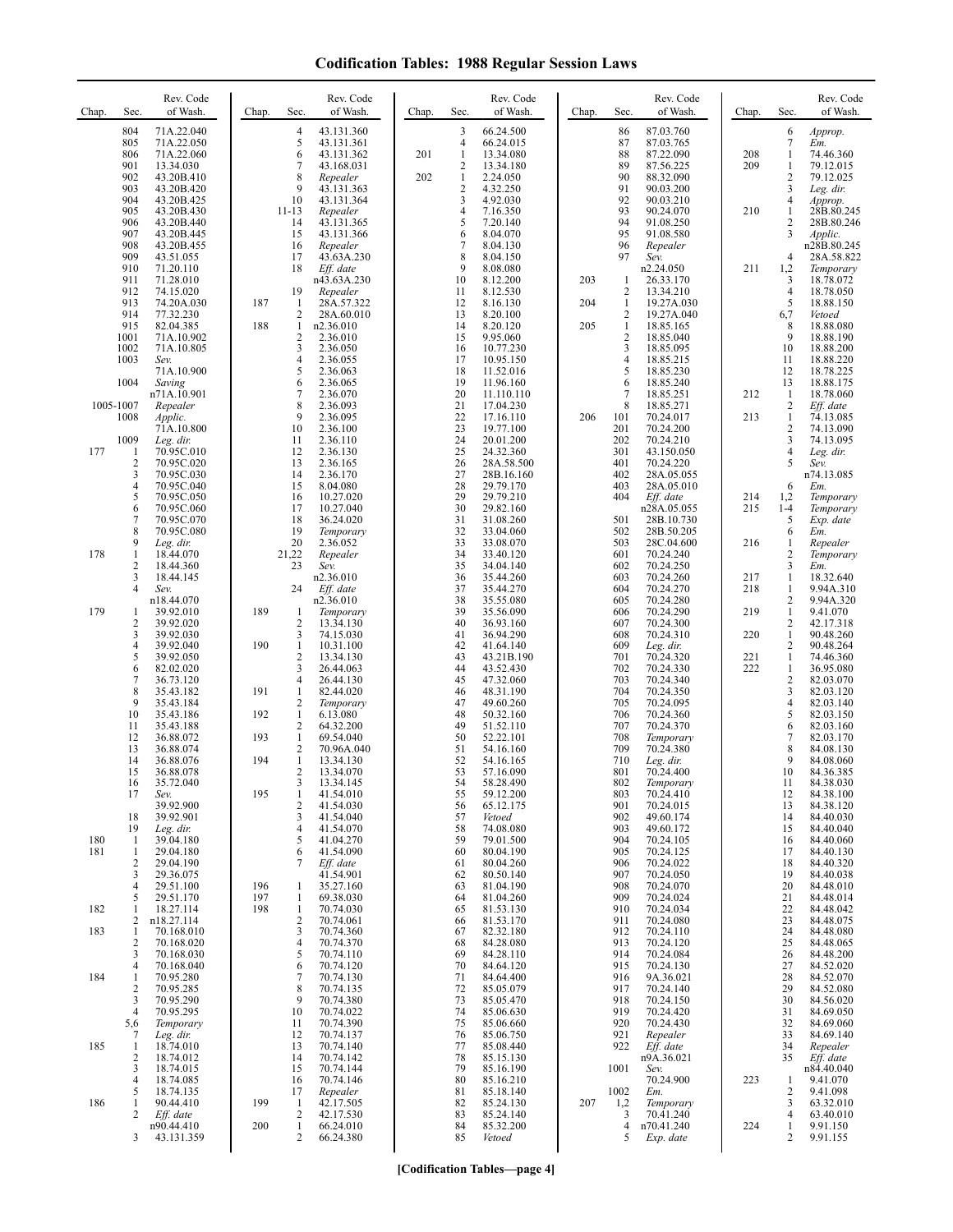| Chap.      | Sec.                                     | Rev. Code<br>of Wash.                                                     | Chap.      | Rev. Code<br>Sec.<br>of Wash.                                                                                | Chap.      | Sec.                                 | Rev. Code<br>of Wash.                                                      | Chap.                    | Sec.                                                            | Rev. Code<br>of Wash.                                                        | Chap. | Sec.                                   | Rev. Code<br>of Wash.                                                            |
|------------|------------------------------------------|---------------------------------------------------------------------------|------------|--------------------------------------------------------------------------------------------------------------|------------|--------------------------------------|----------------------------------------------------------------------------|--------------------------|-----------------------------------------------------------------|------------------------------------------------------------------------------|-------|----------------------------------------|----------------------------------------------------------------------------------|
| 225        | 3<br>$\mathbf{1}$<br>2<br>3<br>4<br>5    | Em.<br>23A.50.010<br>23A.50.020<br>23A.28.129<br>23A.32.200<br>23A.32.010 | 233<br>234 | 2<br>Vetoed<br>3<br>13.04.021<br>$\overline{4}$<br>26.12.060<br>5<br>Em.<br>1<br>35.21.278<br>n2.56.030<br>1 |            | 6<br>7<br>8<br>9<br>10<br>11         | 21.20.734<br>21.20.810<br>21.20.815<br>21.20.820<br>21.20.825<br>21.20.830 | 250                      | 3<br>$\overline{4}$<br>1<br>$\overline{2}$<br>3                 | 48.18.2901<br>Eff. date<br>n48.18.289<br>70.95.530<br>Temporary<br>70.95.550 |       | 16<br>17<br>18<br>19<br>20<br>21       | 18.52B.150<br>18.52B.160<br>18.52B.900<br>18.52A.020<br>18.52A.030<br>18.120.020 |
| 226        | 6<br>7<br>1<br>2<br>3<br>4               | Repealer<br>Em.<br>63.24.160<br>63.29.020<br>63.26.010<br>63.26.020       | 235<br>236 | 2<br>2.56.030<br>1<br>53.08.120<br>Findings<br>1<br>n49.12.270<br>49.12.275<br>2<br>3<br>49.12.270           |            | 12<br>13<br>14<br>15<br>16<br>17     | 21.20.835<br>21.20.840<br>21.20.845<br>21.20.850<br>21.20.855<br>21.20.340 | 251                      | $\overline{4}$<br>5<br>6<br>7<br>$\mathbf{1}$<br>$\overline{c}$ | 70.95.555<br>70.95.560<br>70.95.565<br>Leg. dir.<br>28A.03.523<br>28A.03.532 | 268   | 22<br>23<br>24<br>25<br>1              | 18.130.040<br>Leg. dir.<br>Approp.<br>Sev.<br>18.52B.901<br>Findings             |
|            | 5<br>6<br>7<br>8                         | 63.26.030<br>63.26.040<br>63.26.050<br>Leg. dir.                          |            | 49.12.280<br>4<br>5<br>49.12.285<br>49.12.290<br>6<br>7<br>49.12.295                                         |            | 18<br>19<br>20                       | Sev.<br>n21.20.700<br>Leg. dir.<br>Eff. date                               | 252                      | 3<br>$\overline{4}$<br>1<br>$\overline{2}$                      | 28A.03.535<br>28A.04.122<br>84.52.0531<br>Em.                                |       | 2<br>3<br>4                            | n28A.100.080<br>28A.100.080<br>28A.100.082<br>28A.100.084                        |
| 227        | 1<br>2<br>3<br>4<br>5                    | 46.81A.001<br>46.81A.010<br>46.81A.020<br>46.81A.030<br>46.20.505         |            | 8<br>49.12.005<br>9<br>Leg. dir.<br>10<br>n49.12.270<br>11<br>Sev.<br>n49.12.270                             | 245        | 21<br>$\mathbf{1}$<br>$\overline{2}$ | n21.20.700<br>Applic.<br>n21.20.700<br>70.127.005<br>70.127.010            | 253<br>254               | 1<br>$\overline{2}$<br>3<br>$\mathbf{1}$<br>$\overline{2}$      | 82.04.050<br>82.04.330<br>84.34.020<br>43.23.230<br>15.49.470                |       | 5<br>6<br>7<br>8<br>9                  | 28A.100.086<br>28A.58.225<br>28A.100.088<br>28A.100.090<br>28A.100.092           |
|            | 6<br>7<br>8<br>9                         | 46.37.480<br>Leg. dir.<br>Sev.<br>46.81A.900<br>Em.                       | 237        | 12<br>Eff. date<br>n49.12.270<br>59.24.010<br>1<br>2<br>59.24.020<br>3<br>59.24.030                          |            | 3<br>$\overline{4}$<br>5<br>6<br>7   | 70.127.020<br>70.127.030<br>70.127.040<br>70.127.050<br>70.127.060         |                          | 3<br>$\overline{4}$<br>5<br>6<br>7                              | 15.54.480<br>15.52.320<br>15.53.9044<br>15.30.040<br>15.09.030               | 269   | 10<br>11<br>12<br>1                    | Repealer<br>Leg. dir.<br>Sev.<br>n28A.100.080<br>Temporary                       |
| 228<br>229 | $\mathbf{1}$<br>2<br>1                   | 82.16.090<br>Eff. date<br>n82.16.090<br>46.44.041                         |            | $\overline{4}$<br>59.24.040<br>5<br>59.24.050<br>6<br>59.24.060<br>7<br>Leg. dir.                            |            | 8<br>9<br>10<br>11                   | 70.127.070<br>70.127.080<br>70.127.090<br>70.127.100                       |                          | 8<br>9<br>10<br>11                                              | 69.04.930<br>69.07.085<br>20.01.030<br>22.09.011                             | 270   | 2<br>$\mathbf{1}$<br>$\mathbf{2}$<br>3 | Leg. dir.<br>60.04.250<br>60.04.255                                              |
|            | 2<br>3<br>4                              | Findings<br>n66.08.190<br>66.08.195<br>66.08.190                          | 238        | 8<br>Sev.<br>59.24.900<br>$1 - 5$<br>Temporary<br>6<br>Approp.                                               |            | 12<br>13<br>14<br>15                 | 70.127.110<br>70.127.120<br>70.127.130<br>70.127.140                       |                          | 12<br>13<br>14<br>15                                            | 15.88.030<br>15.88.040<br>15.88.100<br>$Eff.$ date                           | 271   | 4<br>1<br>2                            | Leg. dir.<br>Eff. date<br>n60.04.250<br>51.12.102<br>51.12.100                   |
| 230        | 5<br>1<br>2<br>3                         | Eff. date<br>n66.08.190<br>15.90.010<br>15.90.020<br>15.90.030            | 239        | 7<br>Exp. date<br>8<br>Temporary<br>9<br>Sev.<br>$\mathbf{1}$<br>35.63.160<br>2<br>35A.63.145                |            | 16<br>17<br>18<br>19<br>20           | 70.127.150<br>70.127.160<br>70.127.170<br>70.127.180<br>70.127.190         |                          | 16<br>17<br>18<br>19                                            | n15.88.100<br>20.01.080<br>20.01.380<br>20.01.370<br>20.01.460               |       | 3<br>4<br>5<br>6                       | Vetoed<br>n51.12.102<br>Eff. date<br>n51.12.102<br>49.26.100                     |
|            | 4<br>5<br>6<br>7                         | 15.90.040<br>15.90.050<br>15.90.060<br>15.90.070                          | 240        | 3<br>46.44.093<br>$\overline{4}$<br>46.76.067<br>5<br>43.22.440<br>$\mathbf{1}$<br>19.150.900                |            | 21<br>22<br>23<br>24                 | 70.127.200<br>70.127.210<br>70.127.220<br>70.127.230                       | 255                      | 20<br>$\mathbf{1}$<br>$\overline{c}$<br>3                       | 70.79.090<br>28A.04.010<br>28A.04.020<br>28A.04.050                          |       | 7<br>8<br>9<br>10                      | 49.26.013<br>49.26.016<br>Vetoed<br>49.26.110                                    |
|            | 8<br>9<br>10                             | Leg. dir.<br>Exp. date<br>15.90.900<br>Eff. date<br>15.90.901             |            | 2<br>19.150.010<br>3<br>19.150.020<br>4<br>19.150.030<br>5<br>19.150.040<br>6<br>19.150.050                  |            | 25<br>26<br>27<br>28<br>29           | 70.127.250<br>70.127.260<br>70.127.240<br>70.127.270<br>70.126.010         | 256<br>257               | 4<br>1<br>$\overline{2}$<br>$\mathbf{1}$<br>$\overline{2}$      | Sev.<br>28A.58.090<br>28A.58.085<br>15.88.120<br>15.88.130                   |       | 11<br>12<br>13<br>14<br>15             | 49.26.115<br>49.26.120<br>49.26.125<br>Vetoed<br>49.26.130                       |
| 231        | $\mathbf{1}$<br>$\overline{2}$<br>3<br>4 | 6.01.060<br>6.01.050<br>6.13.080<br>6.13.090                              |            | 7<br>19.150.060<br>8<br>19.150.070<br>9<br>19.150.080<br>10<br>19.150.090                                    |            | 30<br>31<br>32<br>33                 | 70.126.060<br>48.21.220<br>48.21A.090<br>48.44.320                         |                          | 3<br>$\overline{4}$<br>5<br>6                                   | 15.88.140<br>15.88.150<br>15.88.160<br>15.88.020                             |       | 16<br>17<br>18<br>19                   | 49.26.150<br>Vetoed<br>Approp.<br>Eff. dates                                     |
|            | 5<br>6<br>7<br>8<br>9                    | 6.15.010<br>6.15.020<br>6.15.060<br>6.17.100<br>6.17.110                  |            | 11<br>19.150.100<br>12<br>19.150.110<br>13<br>19.150.120<br>14<br>19.150.130<br>15<br>19.150.140             |            | 34<br>35<br>36<br>37<br>38           | Repealer<br>Leg. dir.<br>Approp.<br>Eff. date<br>70.127.900                | 258<br>259<br>260<br>261 | 7<br>8<br>-1<br>1<br>1                                          | 66.24.215<br>Leg. dir.<br>36.36.040<br>49.64.040<br>43.62.030<br>82.49.070   | 272   | 1<br>2<br>3<br>4                       | 49.26.901<br>75.20.100<br>75.20.103<br>75.20.130<br>Vetoed                       |
|            | 10<br>11<br>12<br>13<br>14               | 6.17.130<br>6.17.140<br>6.17.160<br>6.17.190<br>6.21.020                  |            | 16<br>19.150.901<br>17<br>19.150.902<br>18<br>19.150.903<br>19<br>18.11.070<br>20<br>18.85.110               | 246        | 39<br>$\mathbf{1}$                   | Exp. date<br>70.127.901<br>Sev.<br>70.127.902<br>18.36A.040                | 262<br>263               | $\mathbf{1}$<br>$1 - 8$<br>9<br>10                              | 70.39.144<br>Temporary<br>77.12.195<br>9.41.070                              | 273   | 5<br>6<br>1<br>$\overline{c}$<br>3     | Temporary<br>Sev.<br>Vetoed<br>76.04.165<br>76.04.610                            |
|            | 15<br>16<br>17<br>18<br>19               | 6.25.070<br>6.25.080<br>6.25.120<br>6.26.010<br>6.26.020                  | 241        | 21<br>63.29.165<br>22<br>Leg. dir.<br>23<br>Sev.<br>19.150.904<br>28A.67.225<br>1                            | 247<br>248 | 1<br>2<br>3,4<br>$\mathbf{1}$        | Intent<br>n18.130.175<br>18.130.175<br>Approp.<br>48.02.160                | 264<br>265               | 1<br>1<br>$\overline{c}$<br>3<br>4                              | Temporary<br>77.16.340<br>77.16.350<br>77.21.010<br>Vetoed                   | 274   | 4<br>$\mathbf{1}$<br>2<br>3            | 76.04.750<br>Purpose<br>n84.52.010<br>39.67.010<br>39.67.020                     |
|            | 20<br>21<br>22<br>23                     | 6.26.060<br>6.26.025<br>6.27.060<br>6.27.080                              | 242        | 28B.104.010<br>1<br>2<br>28B.104.020<br>3<br>28B.104.030<br>28B.104.040<br>4                                 |            | $\overline{2}$<br>3<br>4<br>5        | 48.04.010<br>48.04.140<br>48.07.150<br>48.07.210                           | 266                      | 5<br>$\mathbf{1}$<br>$\overline{c}$<br>3                        | Eff. date<br>Vetoed<br>9A.36.021<br>Eff. date                                |       | 4<br>5<br>6<br>7                       | 84.55.092<br>84.52.043<br>84.52.100<br>84.52.010                                 |
|            | 24<br>25<br>26<br>27<br>28               | 6.27.090<br>6.27.100<br>6.27.110<br>6.27.130<br>6.27.160                  |            | 5<br>28B.104.050<br>28B.104.060<br>6<br>28B.104.070<br>7<br>8<br>Leg. dir.<br>9<br>28B.104.900               |            | 6<br>7<br>8<br>9<br>10               | 48.05.390<br>48.14.010<br>48.14.040<br>48.17.150<br>48.17.230              | 267                      | 1<br>$\overline{c}$<br>3<br>$\overline{4}$                      | n9A.36.021<br>18.52B.010<br>18.52B.020<br>18.52B.030<br>18.52B.040           |       | 8<br>9<br>10<br>11<br>12               | 84.52.0501<br>84.52.0502<br>39.67.030<br>Approp.<br>52.04.141                    |
|            | 29<br>30<br>31<br>32<br>33               | 6.27.180<br>6.27.190<br>6.27.200<br>6.27.250<br>6.27.270                  | 243        | 1<br>18.52C.010<br>18.52C.020<br>2<br>3<br>18.52C.030<br>$\overline{4}$<br>18.52C.040<br>5<br>18.52C.050     |            | 11<br>12<br>13<br>14<br>15           | 48.17.450<br>48.17.480<br>48.17.490<br>48.17.540<br>48.17.600              |                          | 5<br>6<br>7<br>8                                                | 18.52B.050<br>18.52B.060<br>Par. veto<br>18.52B.070<br>18.52B.080            | 275   | 13<br>1<br>2<br>3                      | Sev.<br>n84.52.010<br>26.19.001<br>26.19.010<br>26.19.020                        |
|            | 34<br>35<br>36<br>37<br>38               | 6.27.340<br>6.27.350<br>61.12.090<br>Repealer<br>Sev.                     | 244        | 6<br>Temporary<br>18.130.040<br>7<br>8<br>Leg. dir.<br>21.20.700<br>1<br>2<br>21.20.705                      |            | 16<br>17<br>18<br>19<br>20           | 48.22.060<br>48.30.157<br>48.30.260<br>48.44.160<br>Temporary              |                          | 9<br>10<br>11<br>12                                             | 18.52B.090<br>Par. veto<br>18.52B.100<br>18.52B.110<br>Temporary             |       | 4<br>5<br>6<br>7<br>8                  | 26.19.030<br>26.19.040<br>26.19.050<br>26.19.060<br>Temporary                    |
| 232        | 39<br>-1                                 | n6.01.050<br>Em.<br>13.34.021                                             |            | 3<br>21.20.710<br>4<br>21.20.725<br>5<br>21.20.732                                                           | 249        | 21<br>$\mathbf{1}$<br>$\sqrt{2}$     | Em.<br>48.18.289<br>48.18.290                                              |                          | 13<br>14<br>15                                                  | 18.52B.130<br>18.52B.120<br>18.52B.140                                       |       | 9<br>10<br>11                          | 26.09.100<br>74.20A.055<br>74.20A.160                                            |